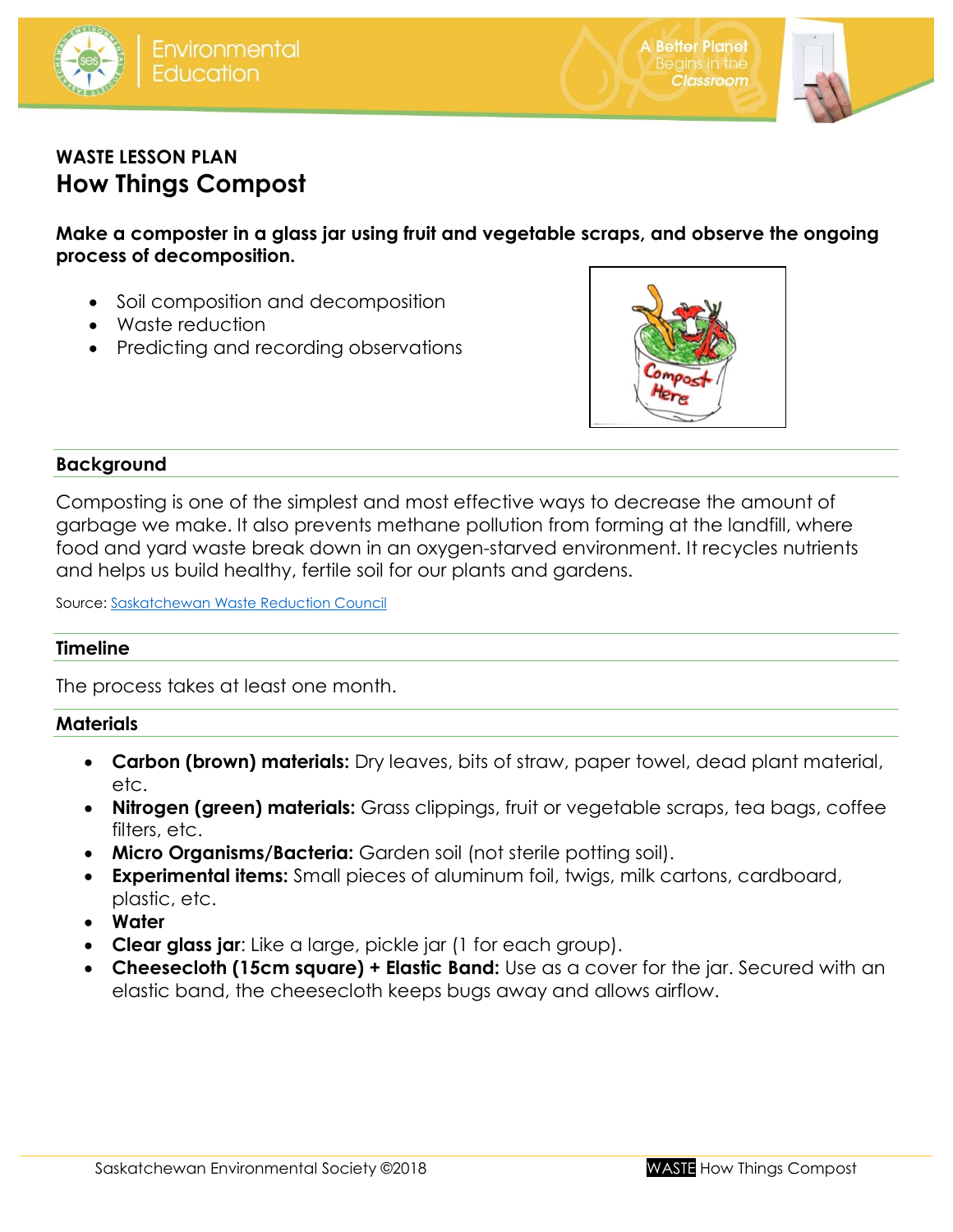



**A Better Planet** Beains in the

**Classroom** 

### **Procedure**

# **Day 1**

- 1) The Saskatchewan Waste Reduction Council has several short videos describing different ways to compost. View the videos [here](http://www.saskwastereduction.ca/recycle/resources/composting/) to introduce this activity.
- 2) Have students name some things that can be composted. Looking at the materials, discuss what a good compost mix includes:
	- "Brown" material (carbon-rich). Brown materials include things like fallen leaves, straw, unbleached paper towel, sawdust or any other dead, dried plant material.
	- "Green" material (nitrogen-rich). Green materials include things like grass clippings, fruit or vegetable scraps, coffee grounds, garden waste and other fresh plant materials.
	- Soil: a source of microorganisms and bacteria.
	- Water, warmth and air.
	- Students may ask about meat and dairy products. These items are compostable but are not encouraged for household composting as they will rot and cause unpleasant odors.
- 3) In small groups, have students make a compost jar:
	- Spread plastic on work surface.
	- Place a layer of soil in the jar.
	- Add a layer of brown compostable material, such as dead leaves.
	- Add a layer of green material, such as fruit or vegetable pieces. (Mentioning the "yuck" factor upfront helps. Collect "greens" the day of the activity for the least amount of old fruit smell)
	- Pack the jar full of layers of soil and compostable materials.
	- Add a few experimental items like pieces of cardboard or plastic.
	- The contents of the jar should be moist. Add a small amount of water if needed.
	- **Students should label each jar with their names and the date.**
	- Cover the jar with the square of cheesecloth, held in place with an elastic band. Place in an out-of-the-way place, so it can "stew". Keep it inside in winter months so that it does not freeze.
	- Wash hands.
	- Complete the **Day 1, Compost Observation Record.**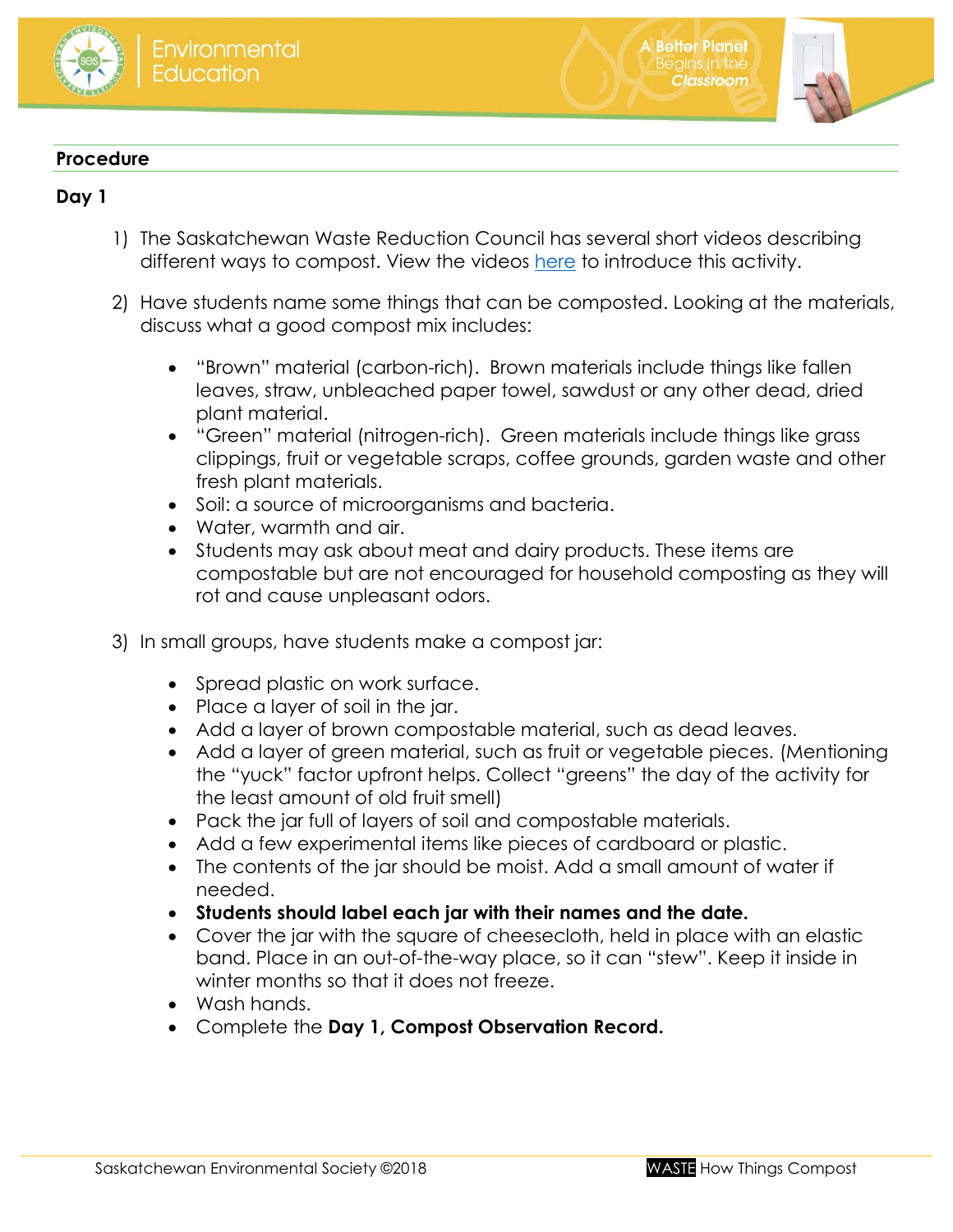



# **Day 2 (one week later)**

- 1) Have each group observe and record the appearance and odor of their jars using the **One Week Later, Compost Observation Record**.
- 2) Students may want to change their predictions, and should record their changes.
- 3) If the contents of the jar are dry, add a little water.
- 4) Cover the compost jar and put it away.
- 5) Discuss what they observed.

# **Day 3 (after one month)**

- 1) Put plastic on the work surface and have each group dump out their jar onto the plastic. Observe and record the appearance and odor of their jars using the **After One Month, Compost Observation Record.**
- 2) Revisit predictions and note discrepancies.
- 3) You may choose to continue the experiment longer, by replacing the compost in the jars to continue decomposing, but the base of the experiment is complete. At this time, students can remove any large pieces of wood and paper, and any experimental items that remain. Put the compost into a school compost bin or bury it in the garden where decomposition can continue. Clean the jars for reuse or recycling.
- 4) Class discussion:
	- What decomposed the quickest, the slowest, or not at all?
	- How did their predictions differ from their findings?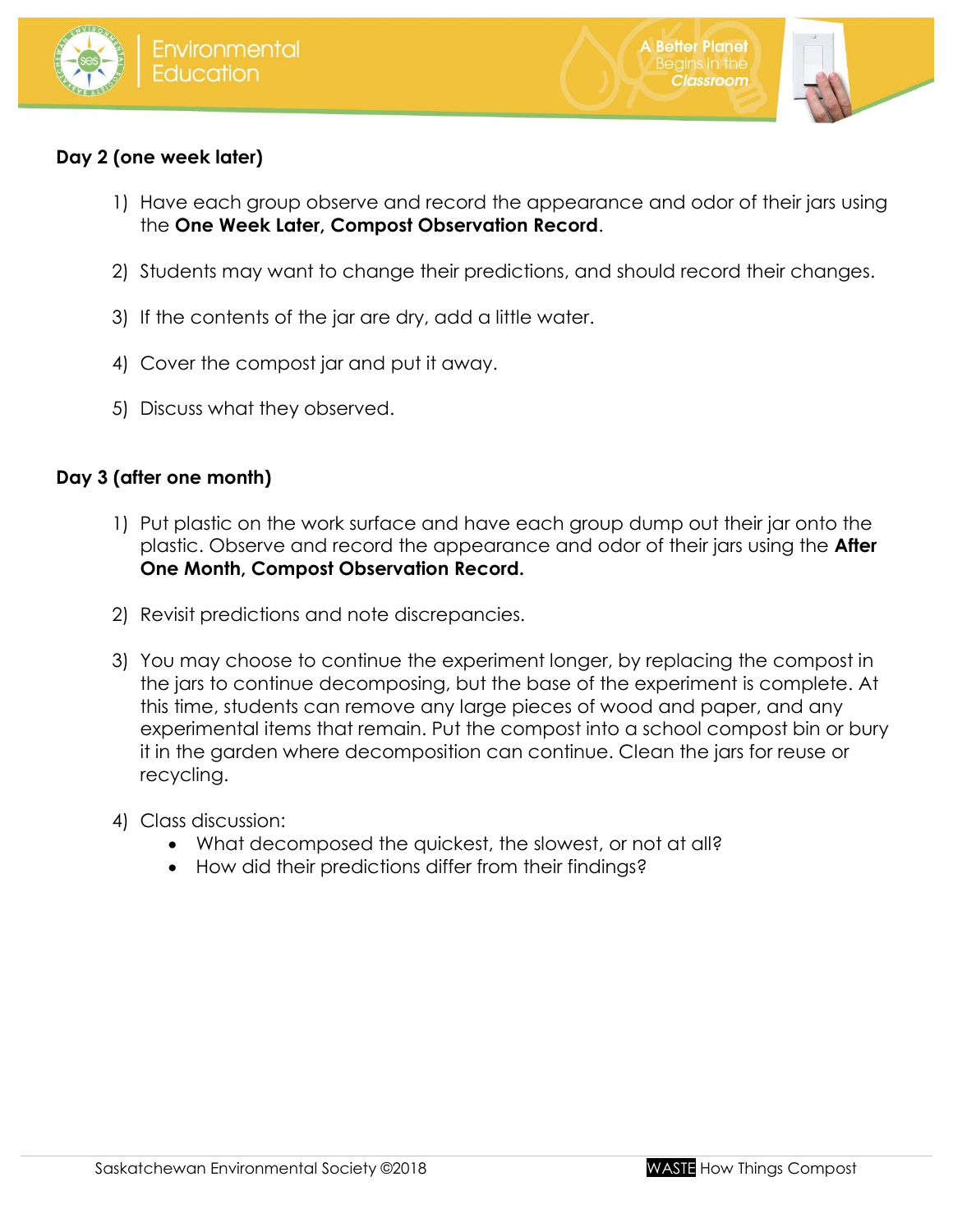





# **Day 1 Compost Observation Record**

**Date: Student Names:** 

## Appearance

1) What items did you put in your compost jar?

2) How do you think your compost will change in 1 week?

3) Which materials do you think will compost quickly? Which ones will take longer to compost? Explain why.

Odor

1) What does it smell like?

2) Do you expect the smell to change? Why or why not?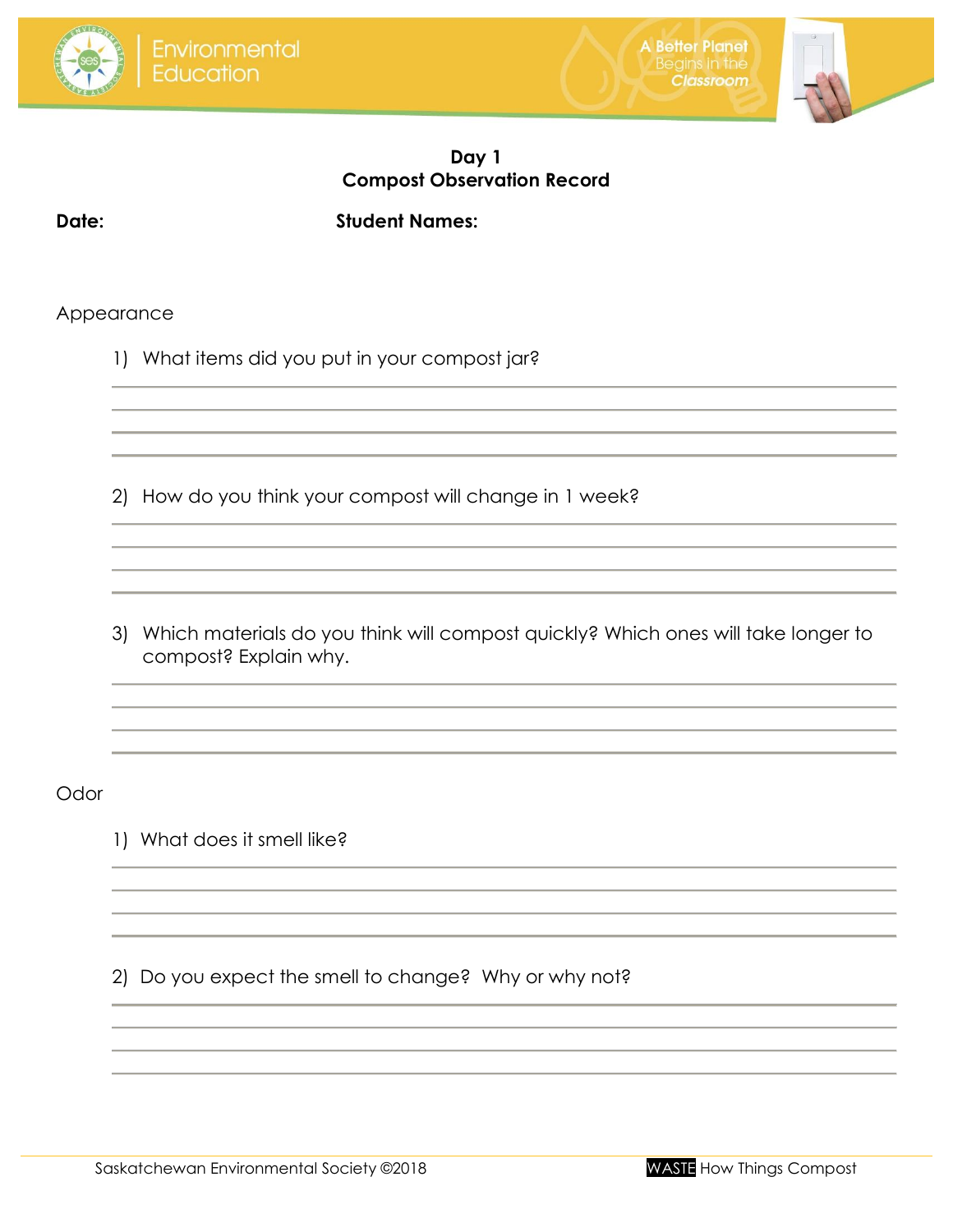





# **One Week Later Compost Observation Record**

**Date: Student Names:**

## Appearance

1) What items do you recognize in your compost?

2) How has your compost changed from last week?

3) Which items decomposed slower or faster than you thought they would? Change your predictions if needed.

**Odor** 

1) Has the smell changed from last week? If so, how has it changed?

**Water** 

Did you need to add water? Yes\_\_\_\_ No\_\_\_\_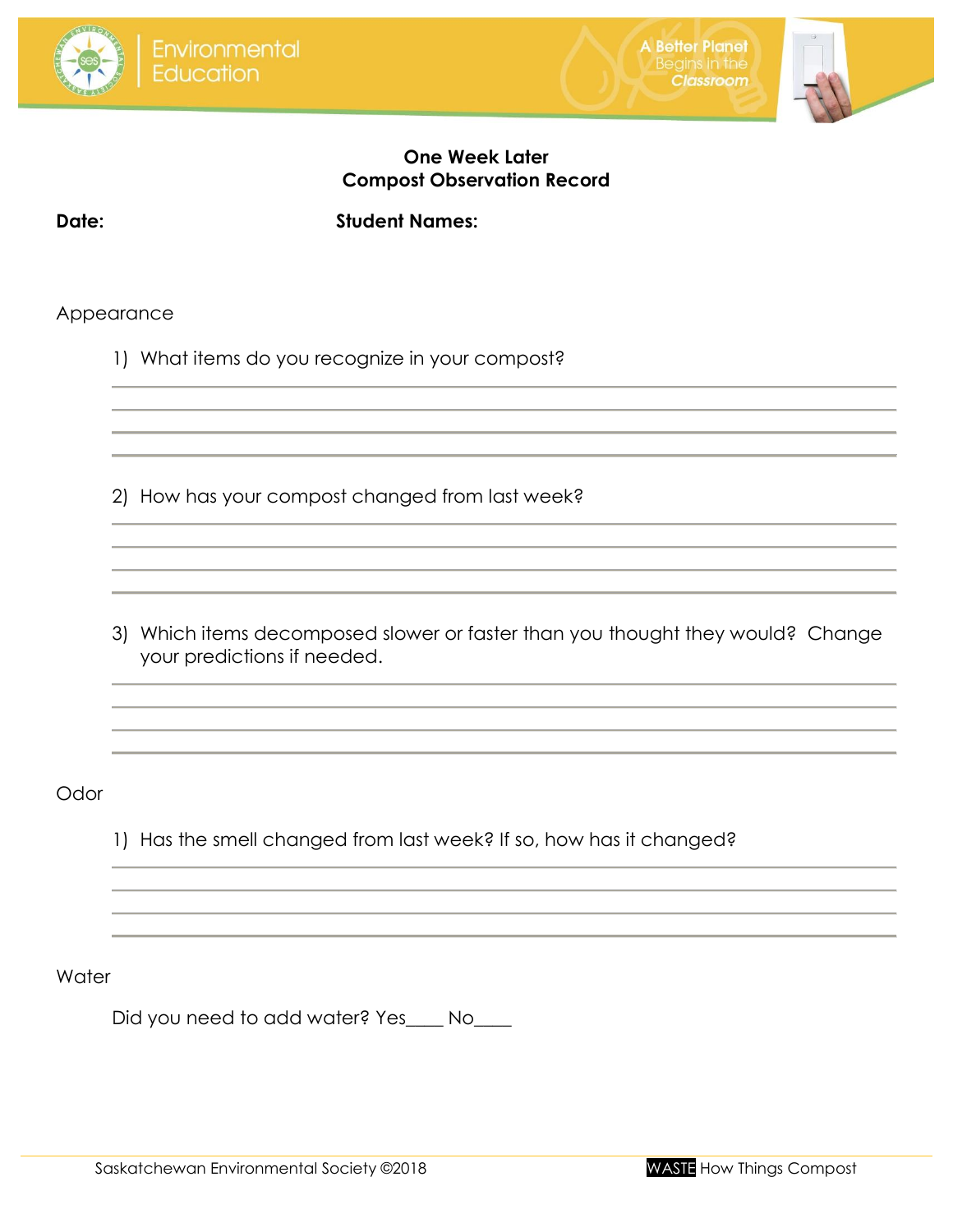





# **After One Month Compost Observation Record Date: Student Names:**

Appearance

1) List the items in the jar here. What items do you still recognize?

| <b>Item</b> | Compostable (it decomposed<br>over time) | Will not compost (it didn't change<br>over time) |
|-------------|------------------------------------------|--------------------------------------------------|
|             |                                          |                                                  |
|             |                                          |                                                  |
|             |                                          |                                                  |
|             |                                          |                                                  |
|             |                                          |                                                  |
|             |                                          |                                                  |

2) Did the items decompose faster or slower than you predicted?

3) Based on your experiment, what composts, and what does not compost?

**Odor** 

1) Has the smell changed from last time? If so, how has it changed?